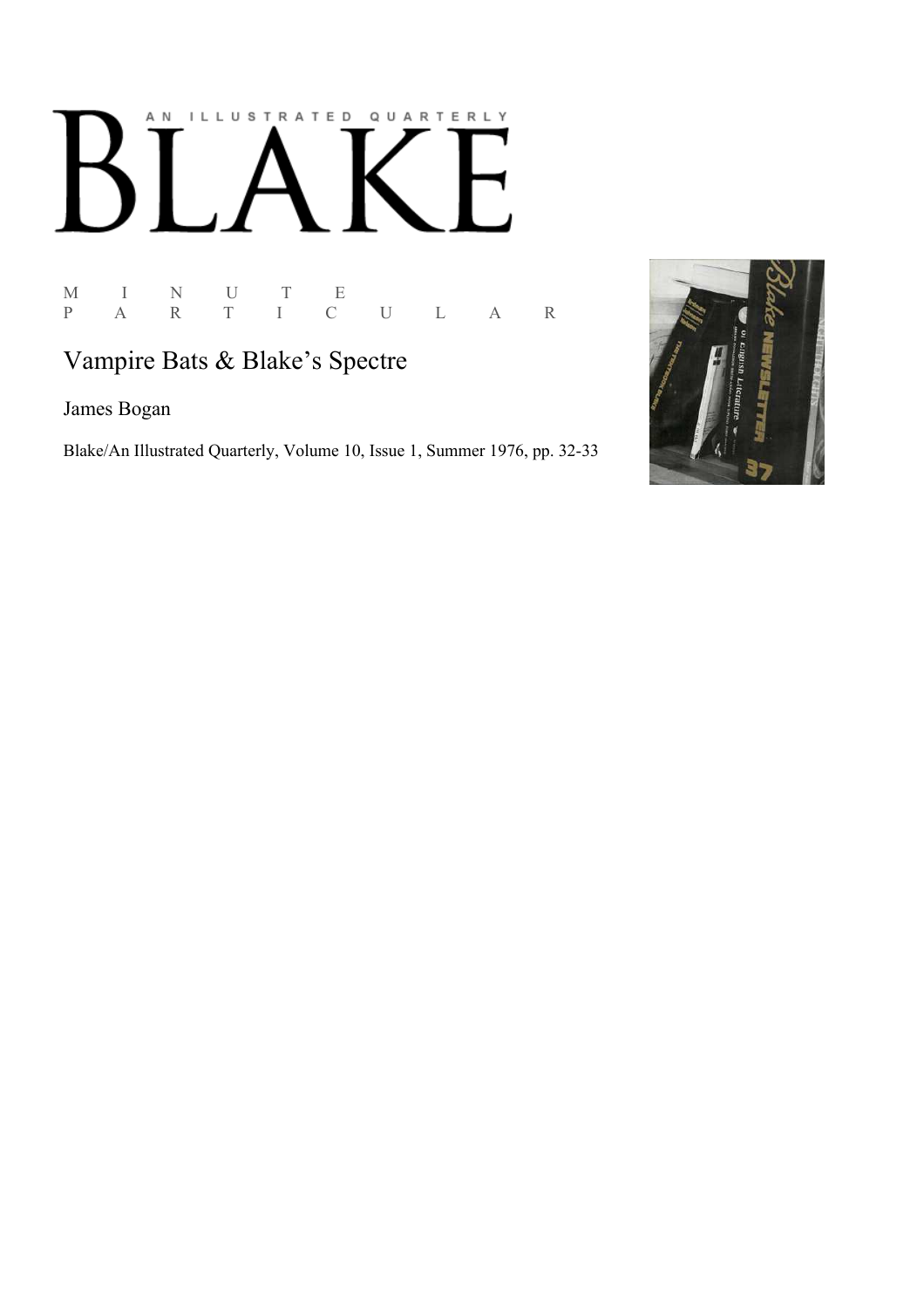## MINUTE PARTICULARS

### **J. WALTER NELSON**

### Blake Anthologies

In examining ten poetry anthologies published in 1974-75 for "Introduction to Literature" courses, 1 I discovered the following surprising (and for the Blake enthusiast, gladdening) facts: first, Blake appears in all ten. If most of the poetry read in this country is read from college texts (and I suspect it is) and if most of this poetry appears in "Introduction to Literature" anthologies, Blake is now among the most commonly anthologized poets in the language. Second, Blake and Pope, the latter also appearing in all ten, are the most anthologized of all eighteenth-century British poets (Swift, who appears in eight, is next). In regard to Blake, these statistics parallel those gathered by MLA, which show that at present there is more scholarly interest in him than in any other eighteenth-century British author.<sup>2</sup> We should add, however, that each of the five other major Romantics, Byron, Coleridge, Keats, Shelley, and Wordsworth, also appear in all ten anthologies and thus the Romantic Movement itself is highly represented, for only twenty-seven poets appear in all ten volumes. Third, "The Tyger" is one of only two poems that appear in all ten anthologies ("Dover Beach" is the other). This may indicate that "The Tyger" is the most commonly printed poem in the language and certainly indicates that it is the most commonly anthologized eighteenthcentury poem (the next, Gray's "Elegy," appears in only seven). From the five other major Romantics, "Kubla Khan" and "Ozymandias" do appear in nine of the volumes, and Keats' "On First Looking into Chapman's Homer" and "Ode on a Grecian Urn" in eight, but no other poem from the Romantics appears in more than six.

<sup>1</sup> The anthologies consulted are William C. Cavanaugh,<br>
ed., *Introduction to Poetry* (Dubuque: Wm. C. Brown, 1974). John<br>
Ciardi and Miller Williams, eds., *How Does a Poem Meani*? (Boston:<br>
Houghton Mifflin, 1974). Fran Houghton, 1975). Henry Taylor, ed., *Poetry: Points of Departure*  (Cambridge, Mass.: Winthrop, 1974). Note that several of these anthologies are among the most widely sold in the nation.

2  *MLA Newsletter,* Dec. 1973, p. 4.

### **JAMES BOGAN**

### Vampire Bats & Blake's Spectre

"The Spectre is, in Giant Man, insane and most deform'd"  $(J \ 37:4)$ . This aspect of the divided man is a vicious aggregate of shame, doubt, despair,

deceit, compulsion, brooding melancholy, negation, vengeance, selfishness, fear, cruelty, cannibalism, mindless rage, blind hunger, self-righteousness, pride, insanity, etc. The Spectre has all the energy of hysteria and does his powerful worst to devour any and all that stand between him and the objects of his insatiable lust, born of the craving for the lost emanation. The Spectre is the rational power divorced from the heart, "but he is anything but reasonable; rather, he is a machine which has lost its controls and is running wild."1 The bloodsucking Spectre tries to drain the life out of the living man by all manner of deceit, treachery, and temptation. Once he has debilitated the healthy soul, then he usurps the place of "humanity" and goes on a bootless rampage once again to capture life.

In Blake's day, the standard definitions of "spectre" included ghost, phantasm, horrid sight, apparition of dread and terror, all of which can justly be applied to the Spectre. There is another dimension to the Spectre that should not be overlooked. He is usually pictured as dark and batwinged; indeed he is a spectre-bat, a true vampire, a literal blood-sucker. The image of this winged cannibal came to Blake's attention before he started to work on the major prophecies. Blake was hired by Joseph Johnson in 1792 to help with the engravings to John Stedman's *Narrative of a five year's expedition against the Revolted Negroes of Surinam.*  Stedman recounts the following episode:

I cannot here forbear relating a singular circumstance respecting myself, *viz.* that on waking about four o'clock this morning in my hammock, I was extremely alarmed at finding myself weltering in congealed blood, and without feeling any pain whatever. Having started up, and run for a surgeon, with a firebrand in one hand, and all over besmeared with gore: to which if added my pale face, short hair, and tattered apparel, he might well ask the question,

'Be thou spirit of health or goblin damn'd, Bring with thee airs of Heav'n or blasts from Hell!'

The mystery however, was that I had been bitten by the *vampire* or *spectre* of Guiana, which is also called the *flying-dog* of New Spain. . . . This is no other than a bat of monstrous size, that sucks blood from men and cattle when they are fast asleep, even sometimes till they die; and as the manner in which they proceed is truly wonderful, I shall endeavour to give a distinct account of it. --Knowing by instinct that the person they intend to attack is in a sound slumber, they generally light near the feet, where, while the creature continues fanning with his enormous wings, which keeps one cool, he bites a piece out of the tip of the great toe, so very small indeed that the head of a pin could scarcely be received into the wound, which is consequently not painful; yet through